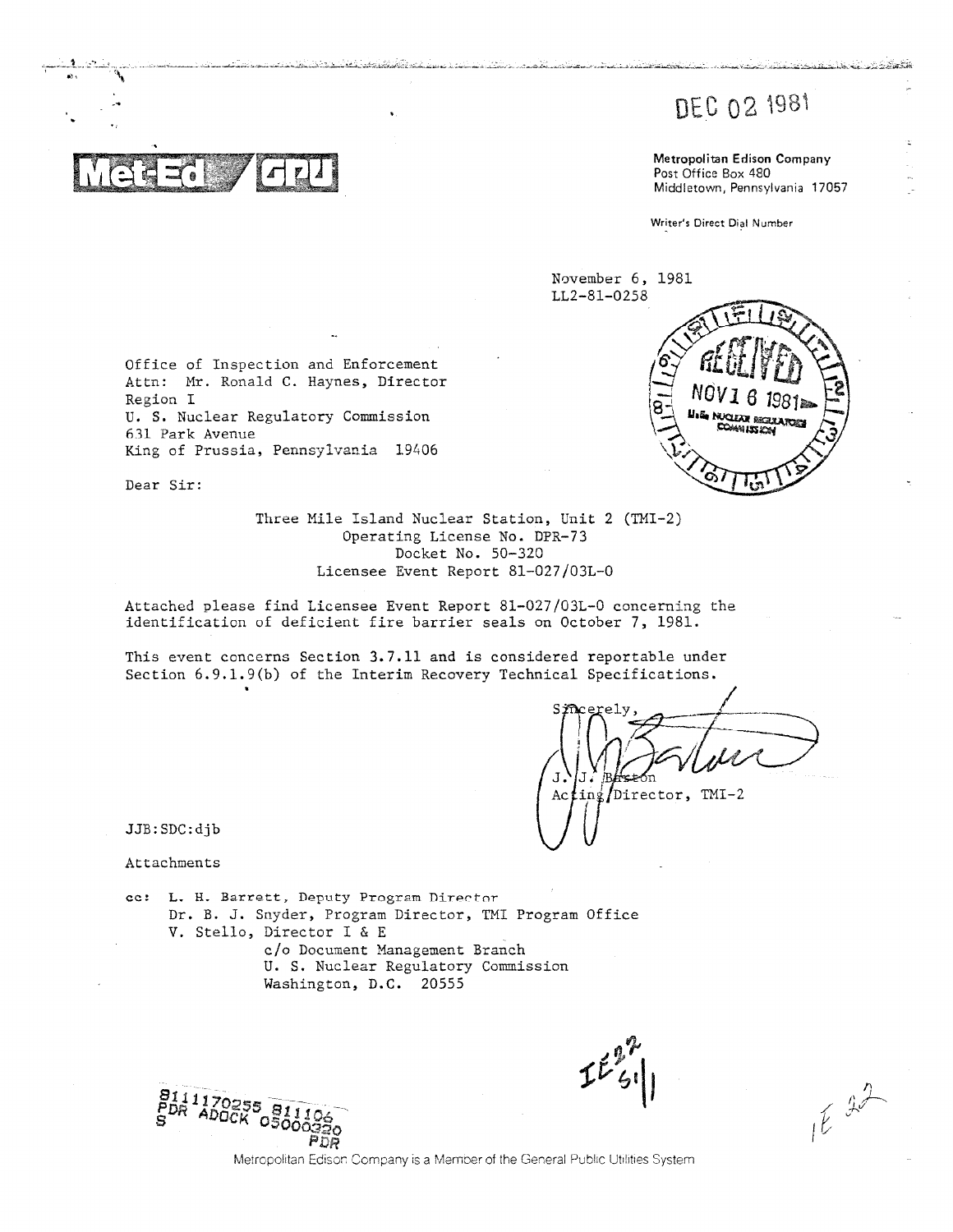Attachment 2 . LL2-81-0258 Page 1 of 2

لمترد لتبدح فأبهزه البدا دعاء فللمكاد عداها وعاود ولتقادمها

\_

# LICENSEE EVENT REPORT NARRATIVE REPORT TMI-II LER 81-027/03L-0 EVENT DATE - October 7, 1981

 $\overline{\phantom{0}}$ 

#### I. EXPLANATION OF OCCURRENCE

 $\mathcal{A}$ 

On October 7, 1981, during the annual surveillance of Firewall-50 seals per surveillance procedure 4331-Al, "Fire Barrier Penetration Fire Seal Inspection" the following penetrations were found to be deficient:

| Penetration No. | Location                       |                                          |                                                   |  |
|-----------------|--------------------------------|------------------------------------------|---------------------------------------------------|--|
| $1 - 126 - 05$  | Turbine Bldg.                  | 305' elevation                           | South Wall                                        |  |
| $3 - 105 - 93$  | Control Bldg.                  | 293' elevation                           | West Wall                                         |  |
| $3 - 106 - 93$  | Control Bldg.                  | 293' elevation                           | North Wall                                        |  |
| $3 - 358 - 05$  | Service Bldg.                  | 305' elevation                           | North Wall                                        |  |
| $4 - 206 - 05$  | Auxiliary Bldg. 305' elevation |                                          | West Wall                                         |  |
| $4 - 229 - 28$  |                                |                                          | Aux./Fuel Handling Bldg. 305' elevation West Wall |  |
| $4 - 310 - 28$  |                                | Auxiliary Bldg. 328' elevation West Wall |                                                   |  |

This event is not a violation of any Technical Specification. It is reportable under Section 6.9.1.9(b) due to entry into and compliance with the action statement of specification 3.7.11. LER's 79-12/03L-0 report similar conditions.

#### 11. CAUSE OF THE OCCURRENCE

This event occurred due to cracks which developed in the fire barrier penetrations. These cracks are a result of the dehydration of the barriers over time.

## III. CIRCUMSTANCES SURROUNDING THE OCCURRENCE

At the time of the occurrence, the Unit 2 facility was in a long-term cold shutdown state. The reactor decay heat was being removed via loss to ambient. Throughout the event there was no effect on the Reactor Coolant System or the core.

## IV. CORRECTIVE ACTIONS TAKEN

### IMMEDIATE

Immediately posted hourly fire watches until repairs completed per Technical Specification 3.7.11.

Repaired the cracks using silicon foam, in the form of Sem-Kits, and restored the seals to functional status as of the following dates: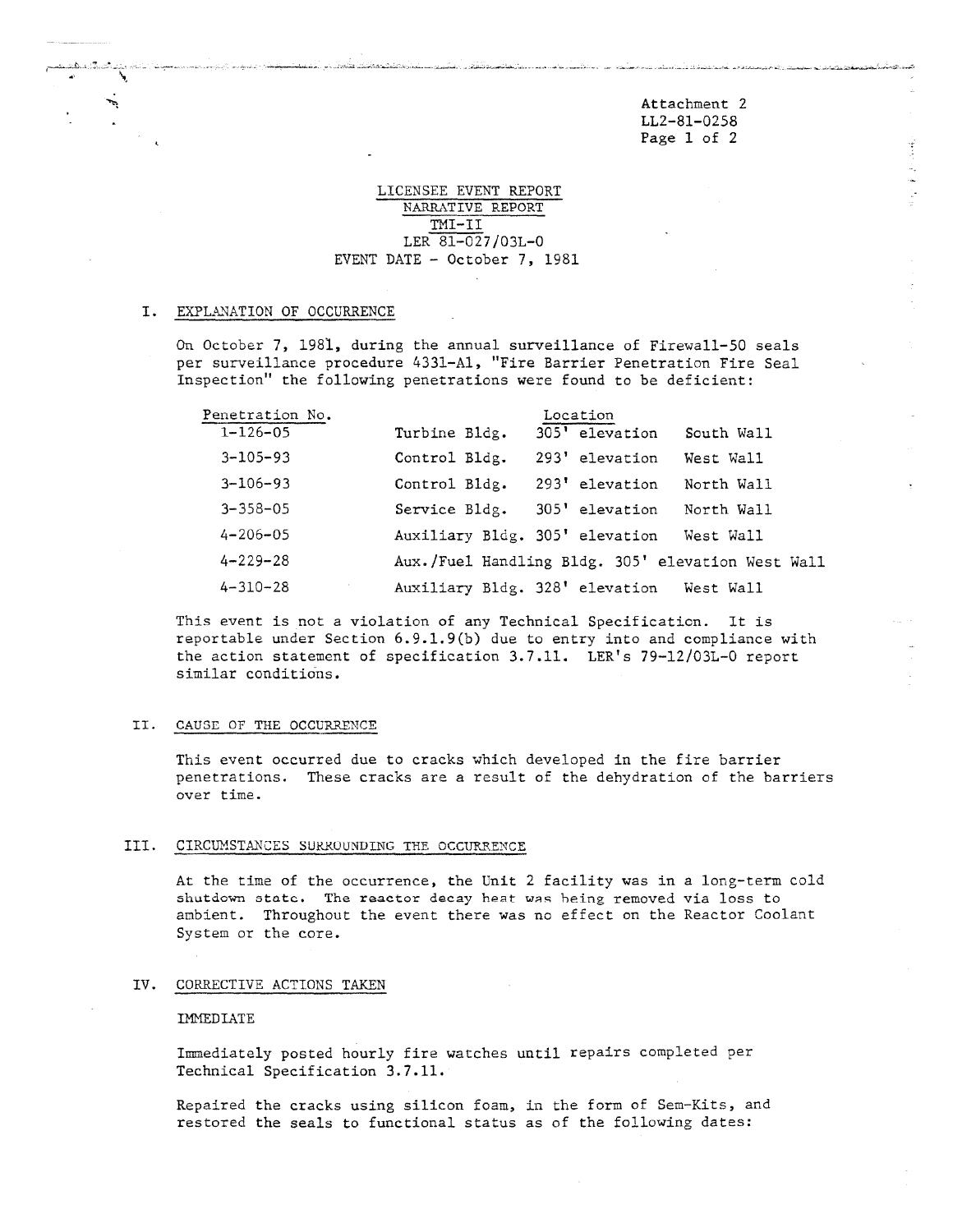Attachment 2 LL2-81-0258 Page 2 of 2

- \_ , . - . \_ \_ \_ . \_ \_ . \_ \_ . \_ \_- \_ , \_ . \_ .-

\_ \_

-

| $1 - 126 - 05$ | October 20, 1981 |  |
|----------------|------------------|--|
| $3 - 105 - 93$ | October 24, 1981 |  |
| $3 - 106 - 93$ | October 30, 1981 |  |
| $3 - 358 - 05$ | October 21, 1981 |  |
| 4-206-05       | October 24, 1981 |  |
| $4 - 229 - 28$ | October 22, 1981 |  |
| $4 - 310 - 28$ | October 24, 1981 |  |

# LONG TERM

Defective Firewall-50 seals are being considered as temporarily functional when repaired with silicone foam based on acceptance criteria agreed upon by ANI (Awerican Nuclear Insurers) and the seal installer, Chemtrol Corporation. Å

Л,  $\sim$   $\epsilon$   $\alpha$  $\frac{1}{2}$  $\frac{1}{\sqrt{3}}$  - as<br> $\frac{1}{\sqrt{3}}$  - as  $\ddotsc$